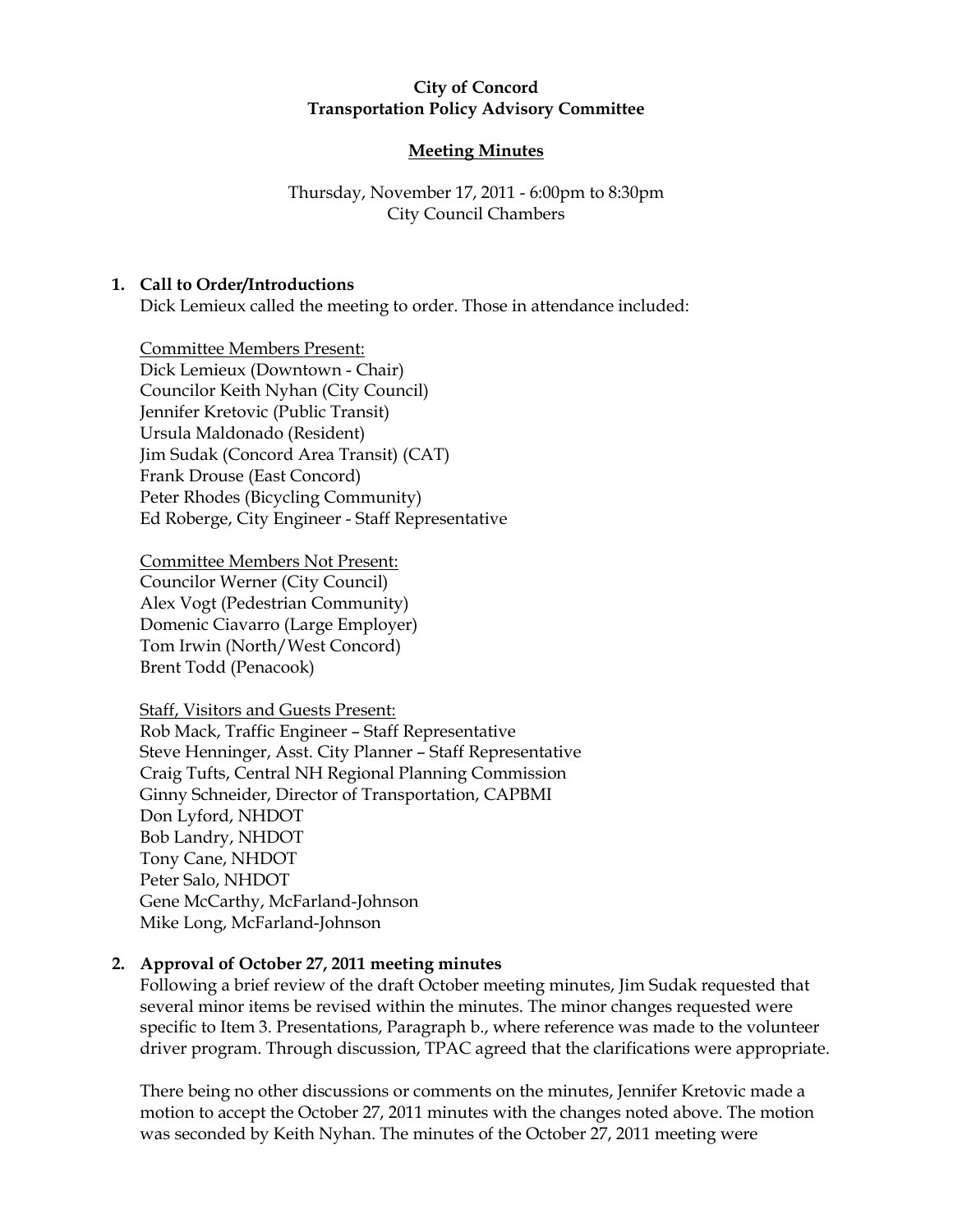unanimously approved as revised.

### 3. Presentations

a. I-93, Exit 12 Bridge Replacement Project, NHDOT/McFarland-Johnson The project team including members from the NH Department of Transportation (NHDOT) and McFarland-Johnson (MJ) presented the I-93, Exit 12 Bridge

Replacement Project. Don Lyford, Project manager with NHDOT introduced the project team and outlined the project. The project is to replace the existing redlisted bridge conveying NH Route 3A (South Main Street) over I-93.

Gene McCarthy, Project Manager with MJ detailed the project design efforts to date and outlined the two bridge options the project team is considering. The bridge options were the result of detailed review of traffic demands along I-93 as well as future growth along NH Route 3A. Alternative A maintains the existing skewed bridge geometry over I-93 and maintains existing exit ramp locations and lane uses. Alternative B features a new bridge constructed perpendicular to the I-93 corridor and reconfigures the exit ramps by terminating them into roundabouts on either side of the interstate highway.

Gene McCarthy distributed an alternative evaluation and decision matrix outlining the pros and cons of each alternative. The bridge costs associated with Alt. A is much higher than the bridge costs for Alt. B due to the length and skew angle of the existing bridge. Alt. A would replace the bridge in its current location through phased construction. A center pier along the I-93 corridor would be required, Alt. B proposes to construct a shorter bridge at a right angle to I-93 that would not require a center pier and could be constructed offline with limited impact to existing traffic along NH Route 3A. Both options are estimated to cost about \$4.0M.

Ed Roberge asked if both options provide for expansion of I-93 (6-lane option) as outlined in the I-93 Bow/Concord Corridor Study. Gene McCarthy indicated that both alternatives support the future development plans of I-93 including the construction an additional auxiliary lane between Exit 12 and Exit 13 as previously discussed. Ed Roberge also noted that improvements to the South Main Street/Broadway intersection have been on the City's Capital Improvement Program (CIP) for some time but was dependent upon redevelopment in the area. He requested that the project team coordinate closely with the City on incorporating the bridge reconstruction/ramp intersection improvements with the South Main/Broadway improvements.

Steve Henninger noted that the Traffic Operations Committee (TOC) recently saw this same presentation and preferred Alt. B over Alt. A. Alt. B features the roundabout improvements that add future traffic capacity to this interstate link where maintaining the existing exit ramp lane arrangements as shown in Alt. A does not. Steve Henninger also noted that the roundabouts proposed in Alt. B serve as a gateway into South Concord separating the industrial land uses in Bow Junction (south of I-93) to the residential and small commercial land uses north of I-93.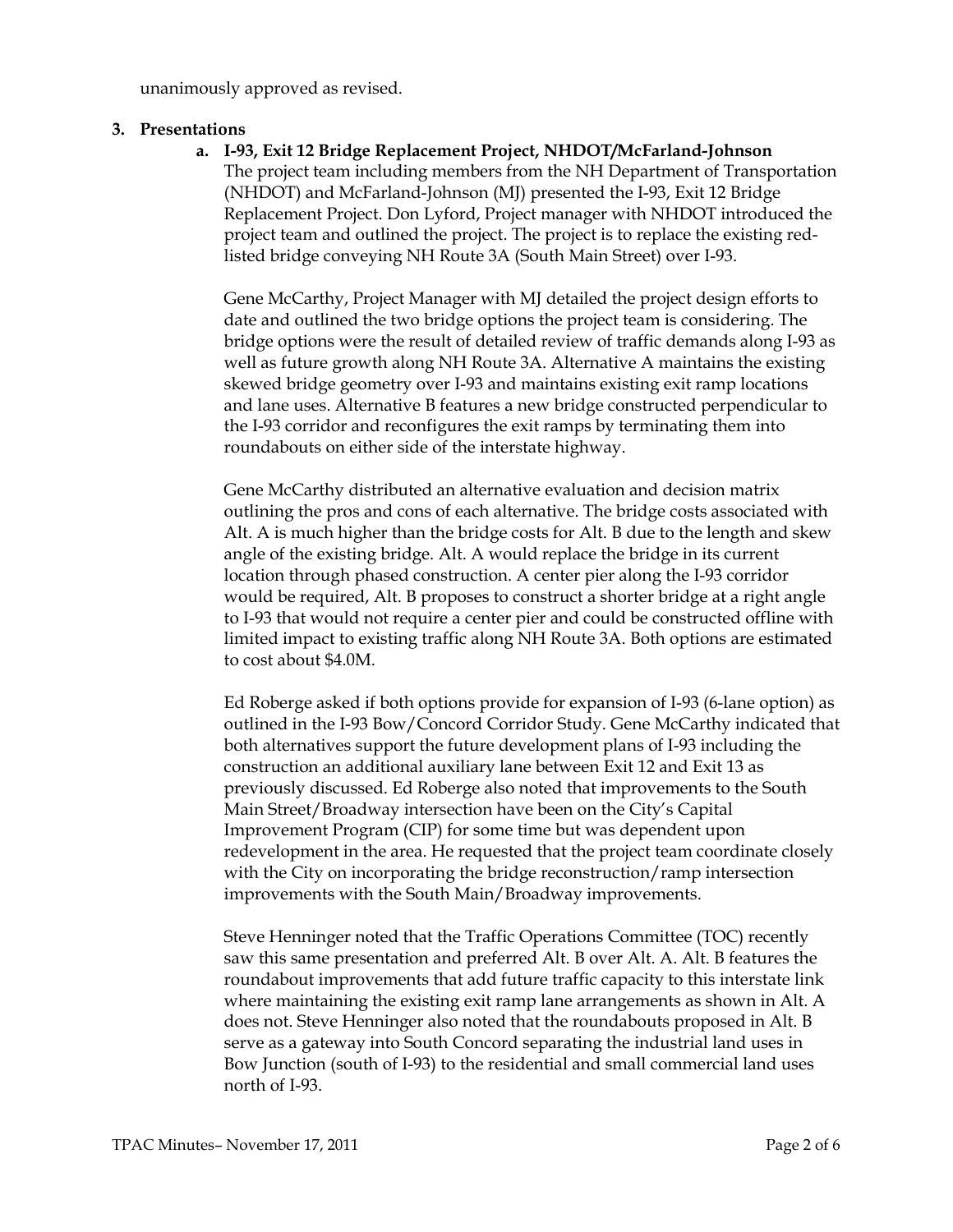Councilor Keith Nyhan expressed concern with truck traffic and pedestrian safety through the roundabout intersections. Gene McCarthy noted that the conceptual design shown allows for truck traffic to travel through the intersections and includes offset sidewalks for pedestrians.

Although existing today, Dick Lemieux requested that NHDOT look to relocate the I-93 northbound entrance ramp road further away from the residential neighborhood along Haig and Donovan Street if possible.

Don Lyford reported that the project schedule is programmed for late 2012 final design in anticipation for 2013/2014 construction. The NHDOT representatives also noted that a public meeting would be scheduled sometime in early 2012 to present the project options to the general public and City Council.

Following discussions, TPAC unanimously supported Alternative B which includes the construction of a new bridge offline form the existing overpass bridge and the construction of roundabout intersections at the exit ramps.

#### 4. Public Comment

There were no public comments made at this meeting.

### 5. Consent Reports

a. Approval of Subcommittee Nominations

There were no subcommittee nominations to consider.

b. Approval of Subcommittee Minutes (Pedestrian, Bicycle, Public Transportation, Traffic Operations)

The Committee unanimously approved the meeting minutes of the Traffic Operations Committee distributed with this agenda package.

## 6. TPAC Referrals from City Council, Staff and Chair

There were no referrals considered at this meeting.

#### 7. Status report on subcommittees

#### a. Pedestrian Committee, Alex Vogt

Alex Vogt was not in attendance to provide a report. The next Pedestrian Committee meeting is scheduled for December 8th.

#### b. Bike Committee, Peter Rhodes

Peter Rhodes reported that the Bike Committee did not meet in November but will continue the development of a project priority list when they meet in December. The committee is also looking at different funding options including federal and private sources.

Dick Lemieux noted that trail funding opportunities were announced and that the Merrimack River Greenway Trail (MRGT) project team will be looking into those opportunities closely.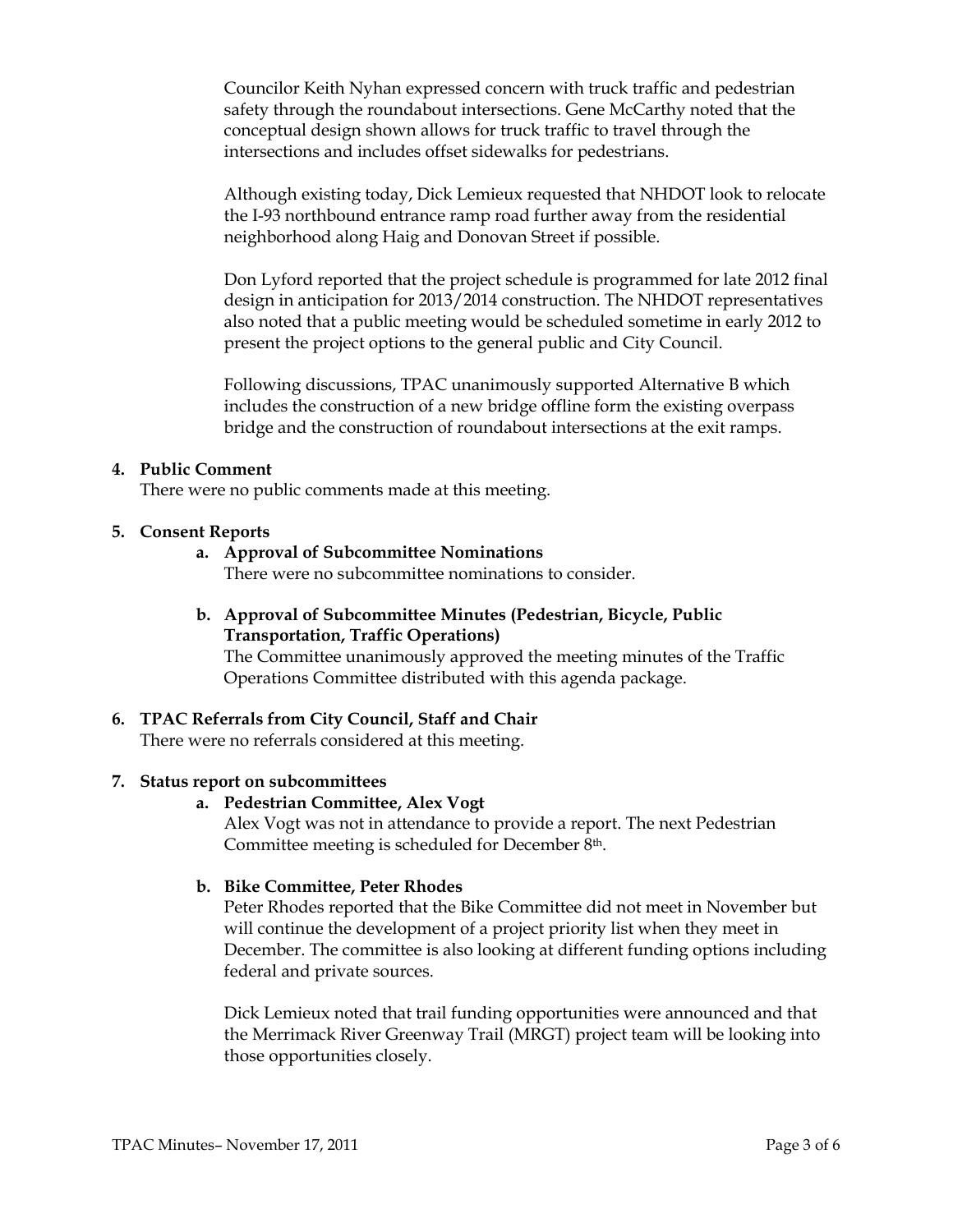### c. Public Transit Committee, Jennifer Kretovic

Jennifer Kretovic reported that the Public Transit Committee met in November and prepared and reviewed a draft TPAC/CAT Quarterly Report. The draft copy was distributed to TPAC for consideration. Ursula Maldonado made a motion to approve the report and forward it to City Council. Councilor Nyhan seconded the motion. In discussion of the motion, Jim Sudak asked if the report had been adopted by the Public Transit Committee at its November meeting. Jennifer Kretovic indicated that a quorum was not present at the meeting but that an email vote was conducted by members in order to meet the schedule deadlines to submit to City Council. Jim Sudak expressed concern that the quarterly report provides no details on positive results by Concord Area Transit (CAT) and outlines only negative aspects. He noted that he did not believe the report adequately outlines the progress of CAT through the first quarter of FY2012.

Through discussion on specifics of the draft report, Councilor Nyhan made a motion to amend the last page of the report to Council to include reference to the CAT report to be included in the TPAC report to Council as an attachment. Ursula Maldonado seconded the motion. After brief discussion, that motion to amend the last page of the report was unanimously supported. Ed Roberge noted that several references to dates in the report would be modified to the approval date by TPAC. The committee agreed that changing the report dates was appropriate.

Jim Sudak made reference to the last sentence in the "General Responsiveness of CAT" paragraph (page 3) where the statement read "Our request was met with resistance" and made a motion to amend that line. The motion was seconded by Frank Drouse. Following a lengthy discussion, the motion to amend that section of the report failed by vote.

There being no other discussions or changes to make to the report, by a vote of 5- 2, TPAC accepted the report to be forwarded to City Council at its December meeting.

Jennifer Kretovic indicated that the committee will continue to find the best ways to present and report to Council the transportation programs that feed CAT and how to differentiate those from the programs under CAT and city funding. A detailed list of report deliverables will be developed to clearly outline what is expected of CAT in terms of monthly and quarterly reporting.

The Public Transit Committee discussed the grocery store proposal at Whitney Road (I-93, Exit 17). Although the committee did not have a quorum at their November meeting, the committee agreed to consider the TPAC recommendation to not support the site development project at that location via an email vote. The Committee was in concurrence of the TPAC recommendation.

The Committee reviewed Saturday service and the new Crosstown Route data as provided by CAT. Saturday service through November 12th continues to grow. As a comparison to weekday travel on the Penacook and Heights routes, Saturday service has averaged about 50 riders on the Penacook route (compared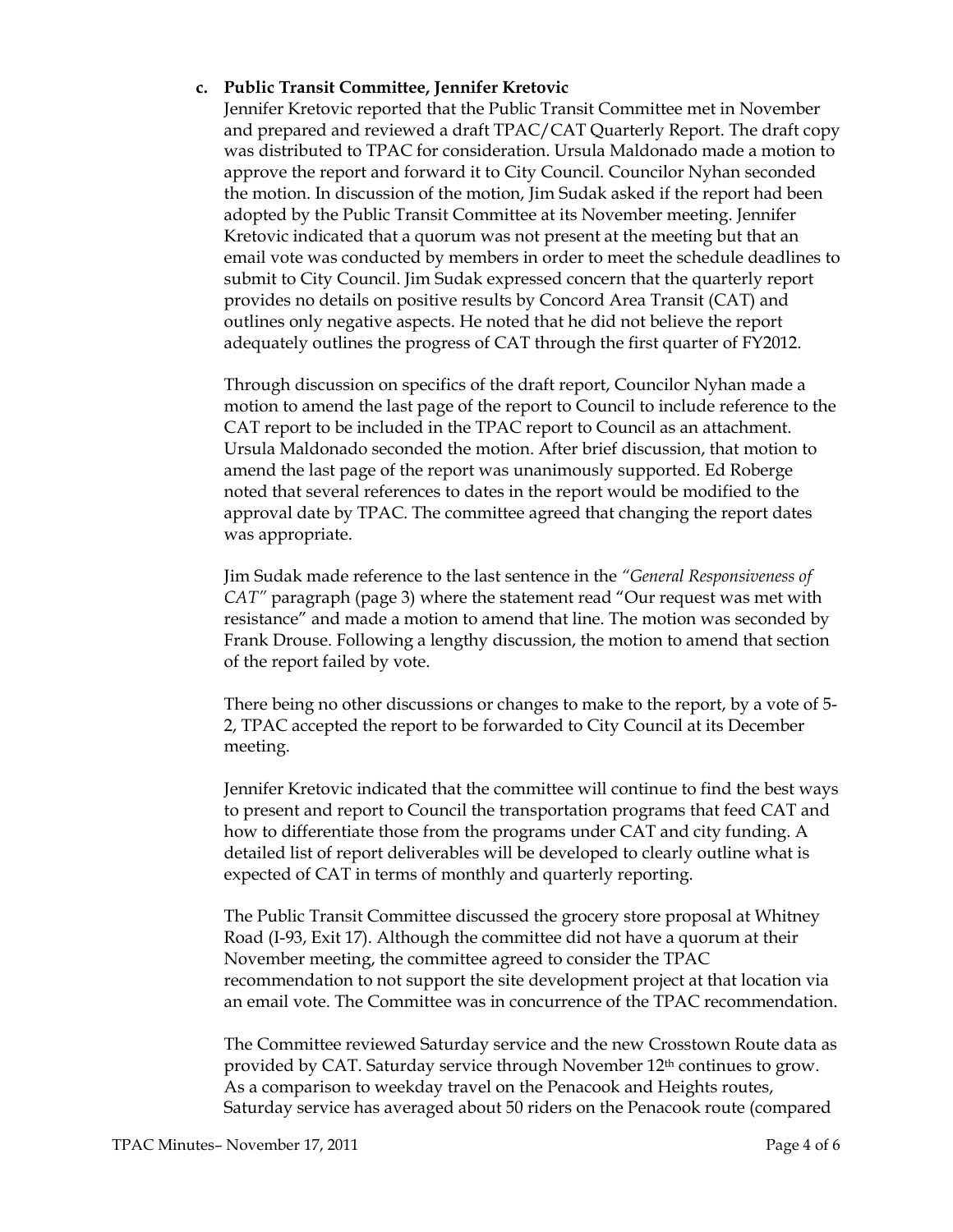to 120 weekday riders) and 120 riders on the Heights route (compared to 165 weekday riders). CAT and the committee will continue to monitor the progress closely. The Crosstown route is new so data is limited at this time, however CAT reported that the ridership on the new Crosstown route is about 77 riders per day – compared to an average of about 76-86 per day of the former Industrial Park route.

CNHRPC is conducting their second round of boardings and alightings survey this week. Doing the survey both before and after the route changes will allow CAT to measure attrition in ridership due to the route adjustments and will provide valuable data to plan for the future.

Jennifer Kretovic also reported the committee is considering changing the meeting day due to schedule conflicts with membership. Currently the committee meets the first Thursday of the month but will change to the third Monday of the month.

## d. Traffic Operations Committee, Rob Mack

Rob Mack reported that the Traffic Operations Committee (TOC) met in November and was presented the I-93, Exit 12 Bridge Replacement Project. The TOC also considered narrow pavement markings on Rockingham Street and discussed a recent study in the ITE Journal regarding narrow travel lanes and speed reduction.

### 8. TPAC Policy Objectives/Programs/Initiatives

a. City-wide Speed and Pavement Marking Policy Update There were no updates provided at this meeting.

#### 9. Old Business

## a. TPAC Accomplishments Report

There were no updates provided at this meeting.

#### 10. New business

#### a. Back-in Angle Parking

Ed Roberge noted that staff and TPAC had recently discussed opportunities to provide back-in angled parking in Concord. While commuting through the Town of Pembroke, Ed Roberge shared photos of a recent installation of back-in angled parking along Broadway in Pembroke Village. In a discussion with the Public Works Director, Ed Roberge indicated that the town's residents seem to support the layout and the parking area has been utilized regularly.

## b. TIGER Competition

Dick Lemieux reported that Jennifer Kretovic, Ed Roberge, and he participated in a recent event sponsored by Leadership Concord where three City projects were presented to a mock City Council for funding support. Jennifer Kretovic presented the Concord Downtown Complete Streets Improvement Project, Ed Roberge presented the Langley parkway – Phase 3 Project, and Dick Lemieux presented the Merrimack River Greenway Trail Project. The exercise was quite informative and fun. In the end, the mock City Council selected the Main Street